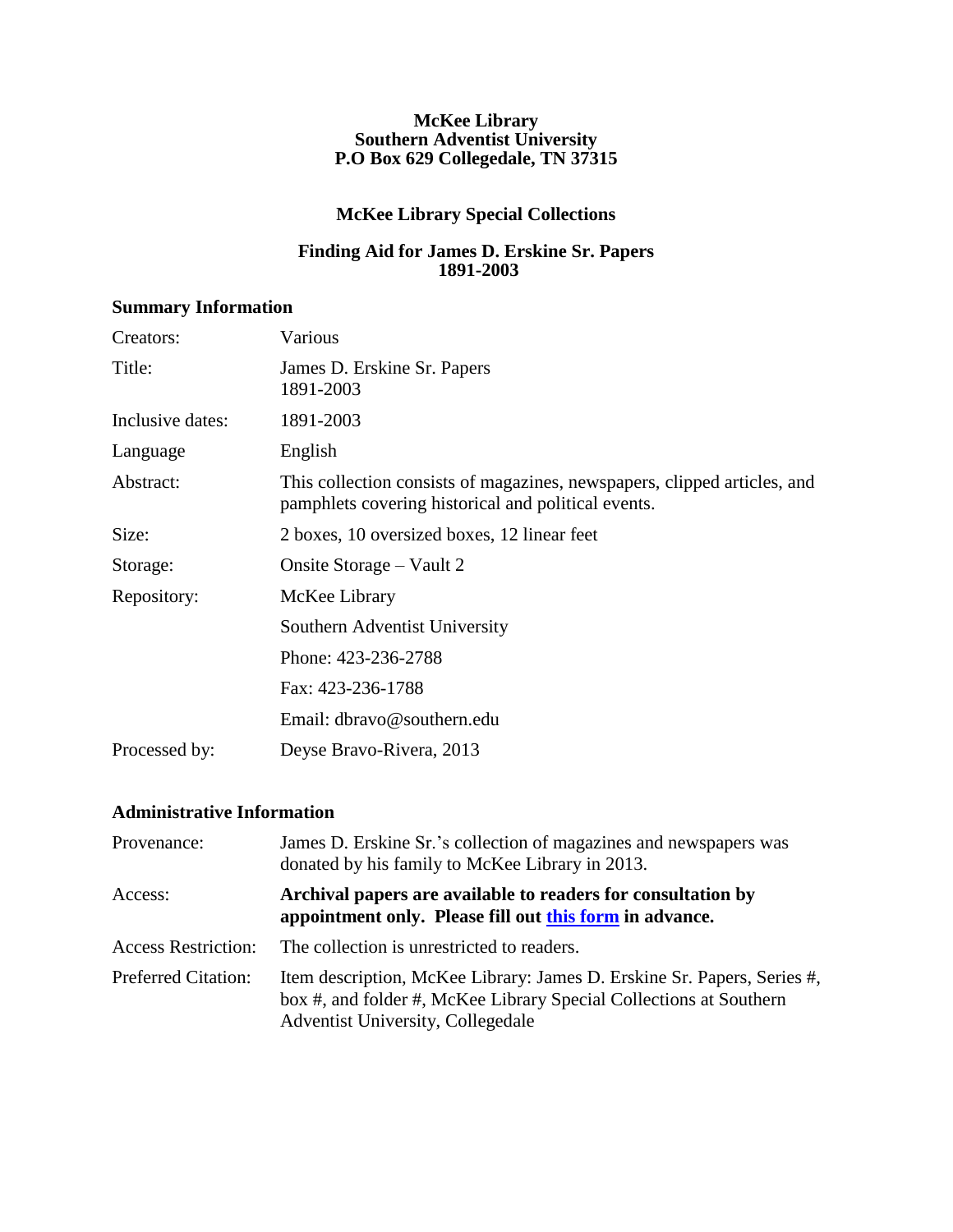### **Biography**

James (Jim) David Erskine Sr. was born in Muskegon, Michigan, on July 1, 1926. He attended elementary school and middle school at the local Seventh-day Adventist schools and later attended Cedar Lake Academy for high school. World War II was raging, however, and he was drafted into the army and required to report for duty one week before graduation of his senior year, in July 1945. The Cedar Lake principal held a special "graduation" ceremony only for Erskine during chapel the day before the young man left school. The war finished by the time Erskine completed his basic training and Advanced Individual Training as a medic, but he was shipped out, nonetheless, for what he called his "summer cruise," on an Army hospital ship. He docked in Japan, Hong Kong, the Philippines, Guam, and other smaller Pacific Islands. Because the war finished early and the Army was sending men home, Erskine was released about six months before his two-year enlistment was complete. When he returned to Michigan, he rekindled a Cedar Lake Academy friendship with Flora (Dolly) Smith, and they were married in 1947. Erskine and his bride moved to Berrien Springs, Michigan, and Jim attended what is now Andrews University, earning both undergraduate and graduate degrees in education. He was a teacher in the Seventh-day Adventist school system in Michigan, Indiana, and finally, in North Carolina. In the late 1970s, Erskine left teaching and started his own business in real estate, in Asheville and Hendersonville, North Carolina, from which he retired shortly before his death from cancer, in 2010. Jim and Dolly have two children, James David Erskine Jr., and Pam Erskine Livingston, both of whom live in the Asheville vicinity. Throughout his life, Erskine collected magazines, newspapers, and other materials, especially those that covered historical and political events.

#### **Collection Scope and Content Note**

### **[Series 1: Magazines, 1943 - 2005](#page-2-0) (1 box, 1 OS\* box 2 linear ft.)**

This series contains issues of several magazines such as *Newsweek, Time, Life, and Yank*  magazines, many covering major historical events.

**[Series 2: Newspapers, 1891 - 2003](#page-3-0) (8 OS\* boxes, 8 linear ft.)** 

This series contains a number of newspapers covering major historical and political events.

**[Series 3: Political Pamphlets, 19?? - 1988](#page-8-0) (1box, 1 linear ft.)** 

This series contains political election pamphlets for Lyndon B. Johnson, Richard Nixon, George McGovern, Gerald Ford, Jimmy Carter and Walter Mondale, Angus W. McDonald, Howard Baker, and Jim Sasser.

**[Series 4: Political Ephemera,](#page-9-0) 19?? - 1984 (1 OS\*box, 1 linear ft.)** 

This series contains miscellaneous items from different political campaigns.

**\*Oversized** 

### **Processing**

Materials have been rearranged from their original order. Staples were removed from materials as needed, and folded items were flattened. Materials were placed in new acid-free folders and boxes.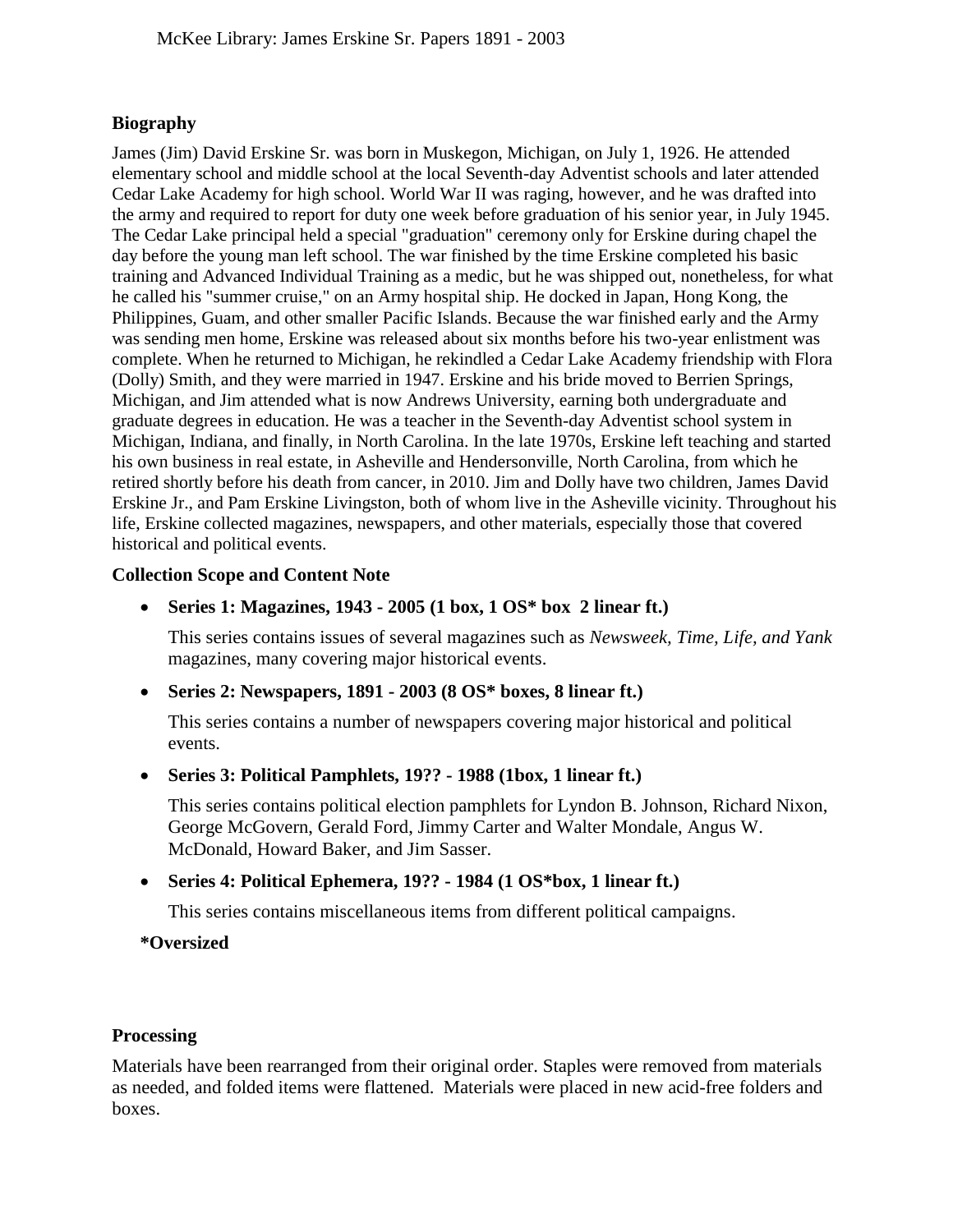# <span id="page-2-0"></span>**Contents list**

# **Series 1: Magazines, 1943-2005**

| <b>Series Box</b> |                 |                | <b>Folder Contents</b>                     |
|-------------------|-----------------|----------------|--------------------------------------------|
| 1                 | 1               | 1              | Columbia Union Visitor (February 15, 1988) |
| $\mathbf{1}$      | $\mathbf{1}$    | $\overline{2}$ | Newsweek (November 9, 1964)                |
| $\mathbf{1}$      | $\mathbf{1}$    | 3              | Newsweek (August 19, 1974)                 |
| 1                 | $\mathbf{1}$    | 4              | Newsweek (November 1, 1976)                |
| 1                 | $\mathbf{1}$    | 5              | Newsweek (November 15, 1976)               |
| $\mathbf{1}$      | $\mathbf{1}$    | 6              | Newsweek (January 3, 1977)                 |
| $\mathbf{1}$      | 1               | 7              | Newsweek (January 24, 1977)                |
| $\mathbf{1}$      | $\mathbf{1}$    | 8              | Newsweek (January 31, 1977)                |
| $\mathbf{1}$      | $\mathbf{1}$    | 9              | Newsweek (November 21, 1988)               |
| $\mathbf{1}$      | $\mathbf{1}$    | 10             | Newsweek (September 2, 1991)               |
| $\mathbf{1}$      | $\mathbf{1}$    | 11             | Newsweek (November/December 1992)          |
| $\mathbf{1}$      | 1               | 12             | Newsweek (May 2, 1994)                     |
| $\mathbf{1}$      | $\mathbf{1}$    | 13             | Newsweek (May 23, 1994)                    |
| $\mathbf{1}$      | $\mathbf{1}$    | 14             | Newsweek (May 1, 1995)                     |
| 1                 | $\mathbf{1}$    | 15             | Newsweek (May 8, 1995)                     |
| $\mathbf{1}$      | $\mathbf{1}$    | 16             | Newsweek (September 8, 1997)               |
| $\mathbf{1}$      | $\mathbf{1}$    | 17             | Newsweek (September 15, 1997)              |
| 1                 | 1               | 18             | Newsweek (December 22, 1997)               |
| $\mathbf{1}$      | $\mathbf{1}$    | 19             | <i>Time</i> (March 31, 2003)               |
| $\mathbf{1}$      | $\mathbf{1}$    | 20             | <i>Time</i> (April 11, 2005)               |
| 1                 | OS <sub>2</sub> | 1              | Life (August 16, 1943)                     |
| $\mathbf{1}$      | OS <sub>2</sub> | 2              | Life (September 20, 1943)                  |
| $\mathbf{1}$      | OS <sub>2</sub> | 3              | Life (October 21, 1957) excerpt            |
| 1                 | OS <sub>2</sub> | 4              | Life (October 27, 1958) excerpt            |
| 1                 | OS <sub>2</sub> | 5              | Life (July 4, 1960)                        |
| $\mathbf{1}$      | OS <sub>2</sub> | 6              | Life (November 29, 1963)                   |
| $\mathbf{1}$      | OS <sub>2</sub> | 7              | Life (January 29, 1965)                    |
|                   |                 |                |                                            |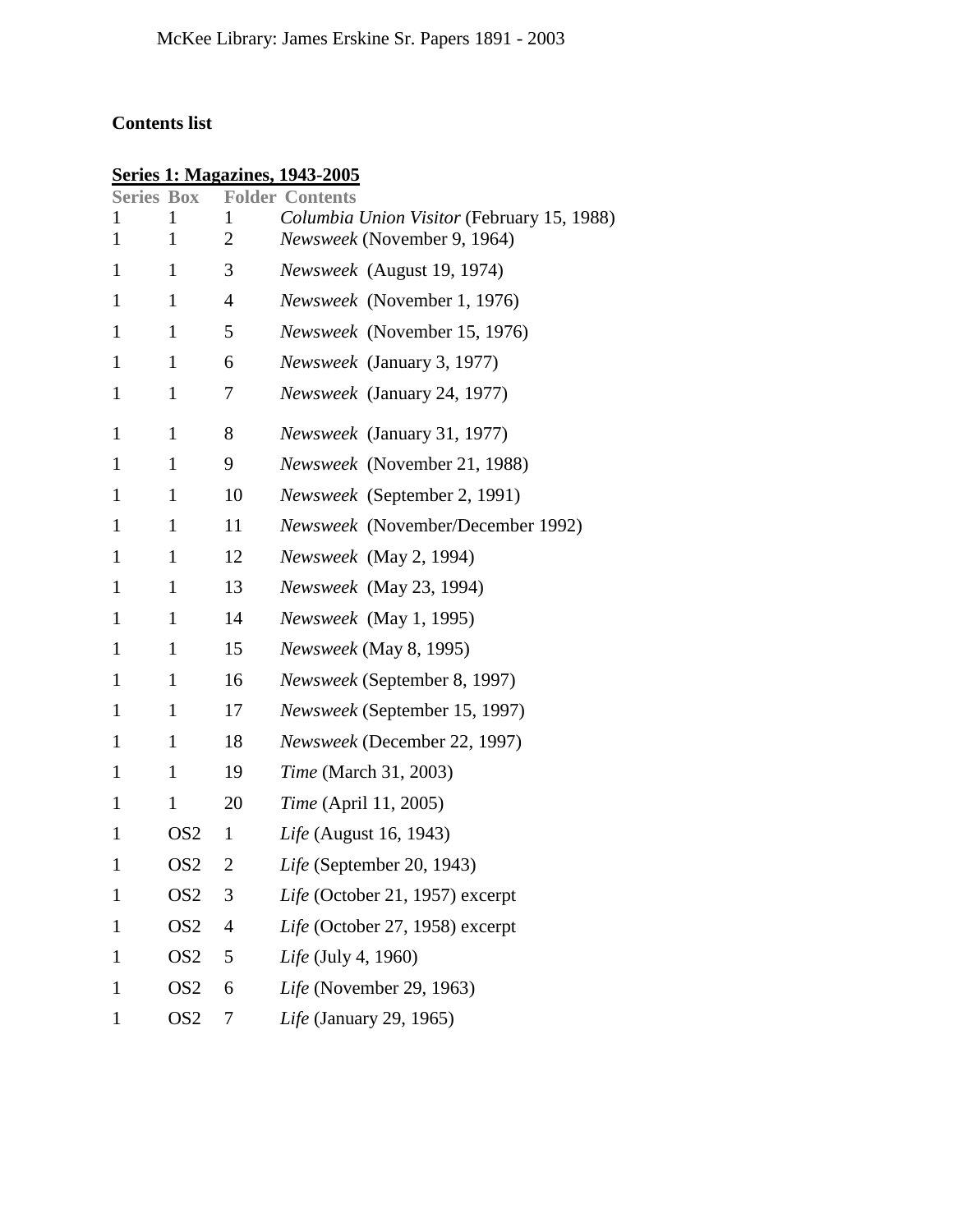### <span id="page-3-0"></span>**Series 1: Magazines, 1943-2005 Cont'd**

| <b>Series Box</b> |                 |    | <b>Folder Contents</b>                                                                                                                                         |
|-------------------|-----------------|----|----------------------------------------------------------------------------------------------------------------------------------------------------------------|
| $\mathbf{1}$      | OS <sub>2</sub> | 8  | Life (June 23, 1967)                                                                                                                                           |
| $\mathbf 1$       | OS <sub>2</sub> | 9  | Life Special Double Issue (December 26, 1969)                                                                                                                  |
| $\mathbf{1}$      | OS <sub>2</sub> | 10 | <i>Look</i> – "The Fall of Japan" parts 1-3: excerpts from John Toland's book<br><i>The Rising Sun</i> (September 22, 1970; October 6, 1970; October 20, 1970) |
| $\mathbf{1}$      | OS <sub>2</sub> | 11 | <i>Yank: The Army Weekly (June 1, 1945)</i>                                                                                                                    |
| $\mathbf 1$       | OS <sub>2</sub> | 12 | <i>Yank: The Army Weekly (August 31, 1945)</i>                                                                                                                 |
| $\mathbf{1}$      | OS <sub>2</sub> | 13 | <i>Yank: The Army Weekly (September 7, 1945)</i>                                                                                                               |
| $\mathbf{1}$      | OS <sub>2</sub> | 14 | <i>Yank: The Army Weekly (September 14, 1945)</i>                                                                                                              |
| $\mathbf{1}$      | OS <sub>2</sub> | 15 | <i>Yank: The Army Weekly (September 21, 1945)</i>                                                                                                              |
| $\mathbf{1}$      | OS <sub>2</sub> | 16 | Yank: The Army Weekly (September 28, 1945)                                                                                                                     |
| $\mathbf{1}$      | OS <sub>2</sub> | 17 | Yank: The Army Weekly (October 5, 1945)                                                                                                                        |
| $\mathbf{1}$      | OS <sub>2</sub> | 18 | Yank: The Army Weekly (October 12, 1945)                                                                                                                       |
| $\mathbf{1}$      | OS <sub>2</sub> | 19 | Yank: The Army Weekly (October 19, 1945)                                                                                                                       |
| $\mathbf{1}$      | OS <sub>2</sub> | 20 | Yank: The Army Weekly (October 26, 1945)                                                                                                                       |
| $\mathbf{1}$      | OS <sub>2</sub> | 21 | <i>Yank: The Army Weekly (November 2, 1945)</i>                                                                                                                |
| $\mathbf{1}$      | OS <sub>2</sub> | 22 | <i>Yank: The Army Weekly (November 9, 1945)</i>                                                                                                                |
| 1                 | OS <sub>2</sub> | 23 | Yank: The Army Weekly (December 28, 1945)                                                                                                                      |
|                   |                 |    |                                                                                                                                                                |

### **Series 2: Newspapers, 1891 - 2003**

**Series Box Folder Contents**

| 2                           | OS3             | 1              | The Abilene Reporter-News (March 4, 1944)           |
|-----------------------------|-----------------|----------------|-----------------------------------------------------|
| $\mathcal{D}_{\mathcal{L}}$ | OS <sub>3</sub> | 2              | The Anderson Independent (November 23, 1963)        |
| 2                           | OS <sub>3</sub> | 3              | The Anderson Independent (November 24, 1963)        |
| 2                           | OS <sub>3</sub> | $\overline{A}$ | <i>The Anderson Independent</i> (November 25, 1963) |
| $\mathcal{D}_{\cdot}$       | OS <sub>3</sub> | 5              | <i>The Anderson Independent</i> (November 26, 1963) |
| 2                           | OS <sub>3</sub> | 6              | The Anderson Independent (November 27, 1963)        |
| 2                           | OS <sub>3</sub> | 7              | The Anderson Independent (November 28, 1963)        |
| $\mathcal{D}_{\cdot}$       | OS3             | 8              | The Anderson Independent (November 29, 1963)        |
|                             | OS3             | 9              | The Anderson Independent (December 1, 1963)         |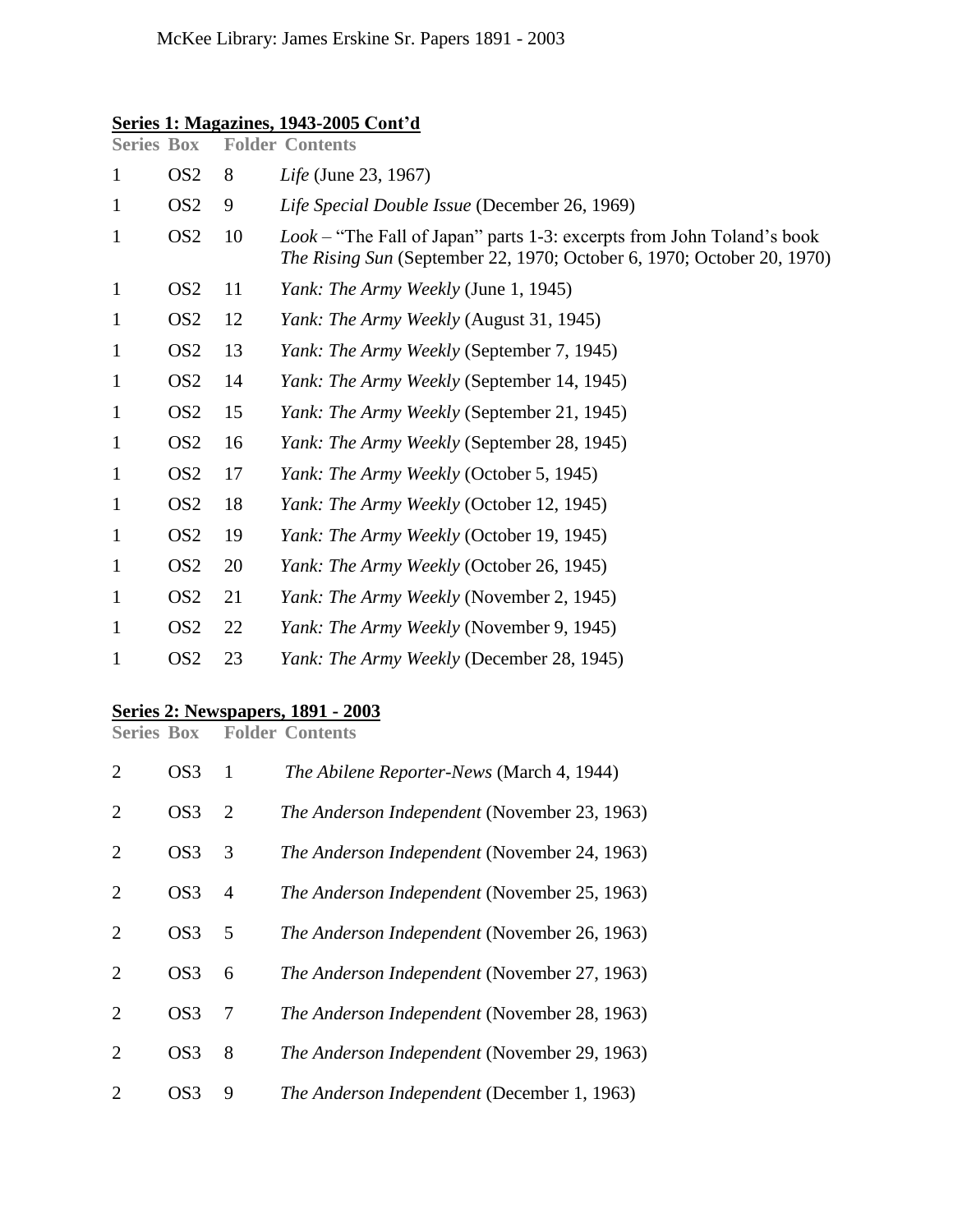| Series 2: Newspapers, 1891 – 2003 Cont'd |  |  |  |
|------------------------------------------|--|--|--|
|------------------------------------------|--|--|--|

| <b>Series Box</b><br>2 | OS <sub>3</sub> | 10             | <b>Folder Contents</b><br>The Anderson Independent (December 8, 1963)                                             |
|------------------------|-----------------|----------------|-------------------------------------------------------------------------------------------------------------------|
| $\overline{2}$         | OS <sub>3</sub> | 11             | The Birmingham News (November 7, 1956)                                                                            |
| $\overline{2}$         | OS3             | 12             | The Boston Globe (August 9, 1974)                                                                                 |
| $\overline{c}$         | OS4             | $\mathbf{1}$   | Camp Barkeley News (September 8, 1944)                                                                            |
| $\overline{2}$         | OS <sub>4</sub> | $\overline{2}$ | Charlotte-Herald Tribune (December 31, 1999)                                                                      |
| $\overline{2}$         | OS4             | 3              | Charlotte-Herald Tribune (November 8, 2000)                                                                       |
| $\overline{2}$         | OS <sub>4</sub> | $\overline{4}$ | Charlotte-Herald Tribune (December 15, 2003)                                                                      |
| $\overline{2}$         | OS <sub>4</sub> | 5              | Charlotte Sun (December 20, 1998)                                                                                 |
| $\overline{2}$         | OS <sub>4</sub> | 6              | Charlotte Sun (February 13, 1999)                                                                                 |
| $\overline{2}$         | OS4             | 7              | Charlotte Sun (April 21, 1999)                                                                                    |
| $\overline{2}$         | OS4             | 8              | Charlotte Sun (November 8, 2000)                                                                                  |
| $\overline{2}$         | OS <sub>4</sub> | 9              | Charlotte Sun (December 14, 2000)                                                                                 |
| $\overline{2}$         | OS <sub>4</sub> | 10             | Charlotte Sun (February 2, 2002)                                                                                  |
| $\overline{2}$         | OS <sub>4</sub> | 11             | Chattanooga Daily Times (January 21, 1953)                                                                        |
| $\overline{2}$         | OS <sub>4</sub> | 12             | Chattanooga Daily Times (March 6, 1953)                                                                           |
| $\overline{2}$         | OS <sub>4</sub> | 13             | Chattanooga Daily Times (June 3, 1953)                                                                            |
| $\overline{2}$         | OS <sub>5</sub> | $\mathbf{1}$   | Chattanooga Free Press (May 8, 1937); The Chattanooga News (April 19,<br>1912) replicas – double sided            |
| $\overline{2}$         | OS <sub>5</sub> | 2              | Chattanooga Free Press (November 6, 1996)                                                                         |
| $\overline{2}$         | OS <sub>5</sub> | 3              | The Chattanooga News (August 21, 1891); Chattanooga Country Gazette<br>(November 1, 1990) replicas – double sided |
| $\overline{2}$         | OS <sub>5</sub> | 4              | Chattanooga News-Free Press (June 19, 1953)                                                                       |
| $\overline{2}$         | OS <sub>5</sub> | 5              | Chattanooga News-Free Press Bicentennial Edition (1776-1976)                                                      |
| $\overline{2}$         | OS <sub>5</sub> | 6              | Chattanooga News-Free Press Inaugural Edition (1977)                                                              |
| $\overline{2}$         | OS <sub>5</sub> | 7              | Chattanooga News-Free Press (January 20, 1981)                                                                    |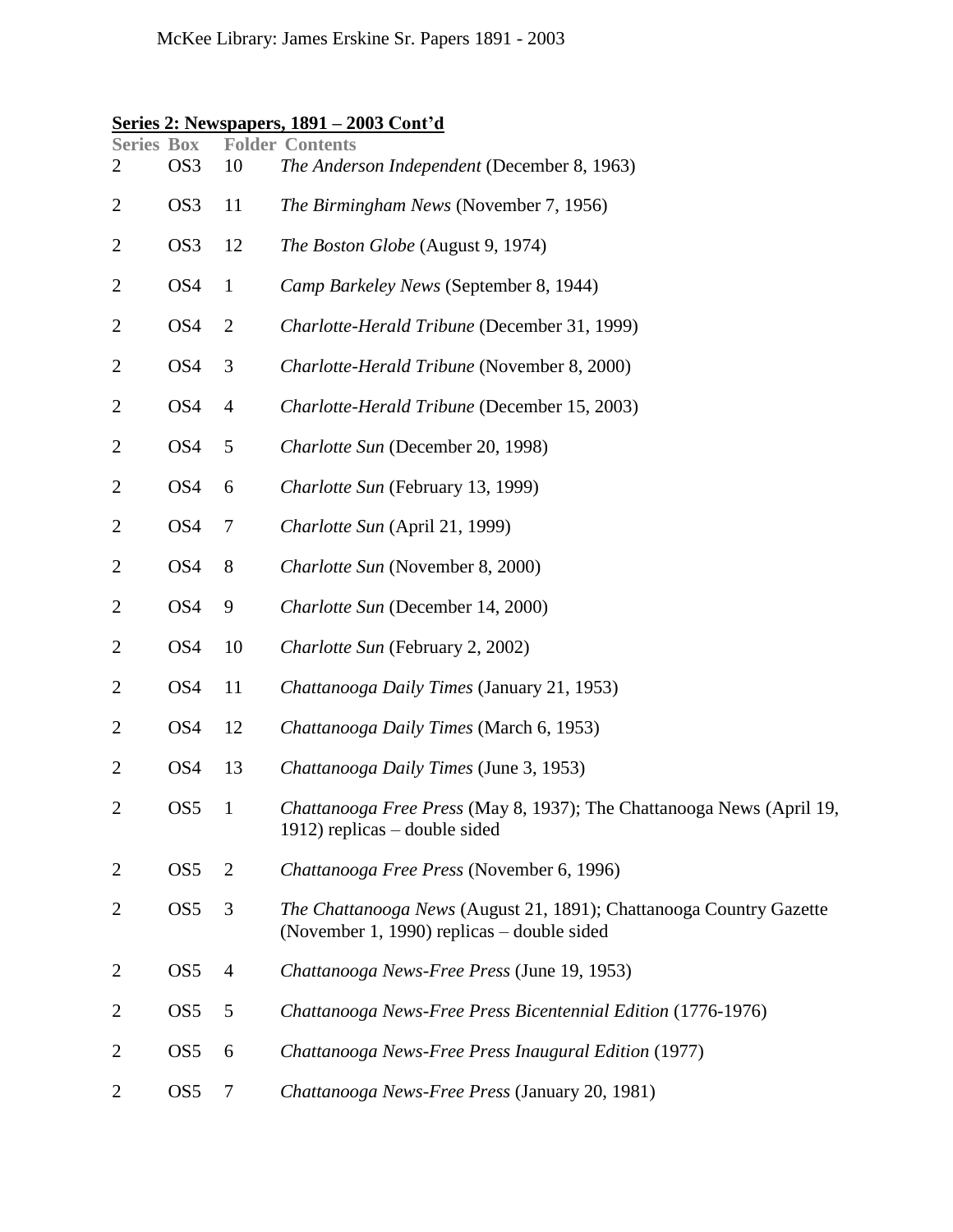# **Series 2: Newspapers, 1891 – 2003 Cont'd**

| <b>Series Box</b><br>2      | OS <sub>5</sub> | 8              | <b>Folder Contents</b><br>Chattanooga News-Free Press (December 26, 1991)                                                  |
|-----------------------------|-----------------|----------------|----------------------------------------------------------------------------------------------------------------------------|
| $\overline{2}$              | OS <sub>5</sub> | 9              | Chattanooga News-Free Press (November 4, 1992)                                                                             |
| 2                           | OS <sub>5</sub> | 10             | The Chattanooga Times (April 5, 1968)                                                                                      |
| $\overline{2}$              | OS <sub>5</sub> | 11             | The Chattanooga Times Special Supplement-First Color Moon Photos                                                           |
| 2                           | OS <sub>5</sub> | 12             | The Chattanooga Times (July 21, 1969)                                                                                      |
| 2                           | OS <sub>6</sub> | $\mathbf{1}$   | <i>The Chattanooga Times</i> (September 25, 1972) A Century of Presidential<br>Elections as reported in The New York Times |
| $\overline{2}$              | OS <sub>6</sub> | 2              | <i>The Chattanooga Times</i> (January 23, 1973)                                                                            |
| $\overline{c}$              | OS <sub>6</sub> | 3              | The Chattanooga Times (October 11, 1973)                                                                                   |
| $\overline{2}$              | OS <sub>6</sub> | $\overline{4}$ | The Chattanooga Times (July 4, 1976) two copies                                                                            |
| 2                           | OS <sub>6</sub> | 5              | The Chattanooga Times (Nov.4, 1976)                                                                                        |
| $\overline{2}$              | OS <sub>6</sub> | 6              | The Chattanooga Times (October 22, 1977)                                                                                   |
| 2                           | OS <sub>6</sub> | 7              | The Chattanooga Times (March 17, 1978)                                                                                     |
| $\overline{2}$              | OS <sub>6</sub> | 8              | <i>The Chattanooga Times</i> (April 19, 1978)                                                                              |
| 2                           | OS <sub>6</sub> | 9              | The Chattanooga Times (November 12, 1982)                                                                                  |
| $\overline{2}$              | OS <sub>6</sub> | 10             | The Chattanooga Times (November 7, 1984)                                                                                   |
| $\overline{2}$              | OS <sub>6</sub> | 11             | The Chattanooga Times (January 29, 1986)                                                                                   |
| $\mathcal{D}_{\mathcal{L}}$ | OS6             | 12             | The Chattanooga Times (October 20, 1987)                                                                                   |
| $\overline{2}$              | OS <sub>6</sub> | 13             | The Chattanooga Times (December 26, 1991)                                                                                  |
| $\overline{2}$              | OS7             | $\mathbf{1}$   | The Chattanooga Times (January 17, 1991)                                                                                   |
| $\overline{2}$              | OS7             | 2              | The Chattanooga Times (July 20, 1995)                                                                                      |
| $\overline{2}$              | OS7             | 3              | The Chattanooga Times (October 4, 1995)                                                                                    |
| $\overline{2}$              | OS7             | $\overline{4}$ | The Chattanooga Times (January 4, 1999)                                                                                    |
| $\overline{2}$              | OS7             | 5              | Chicago Daily Tribune (August 14, 1945)                                                                                    |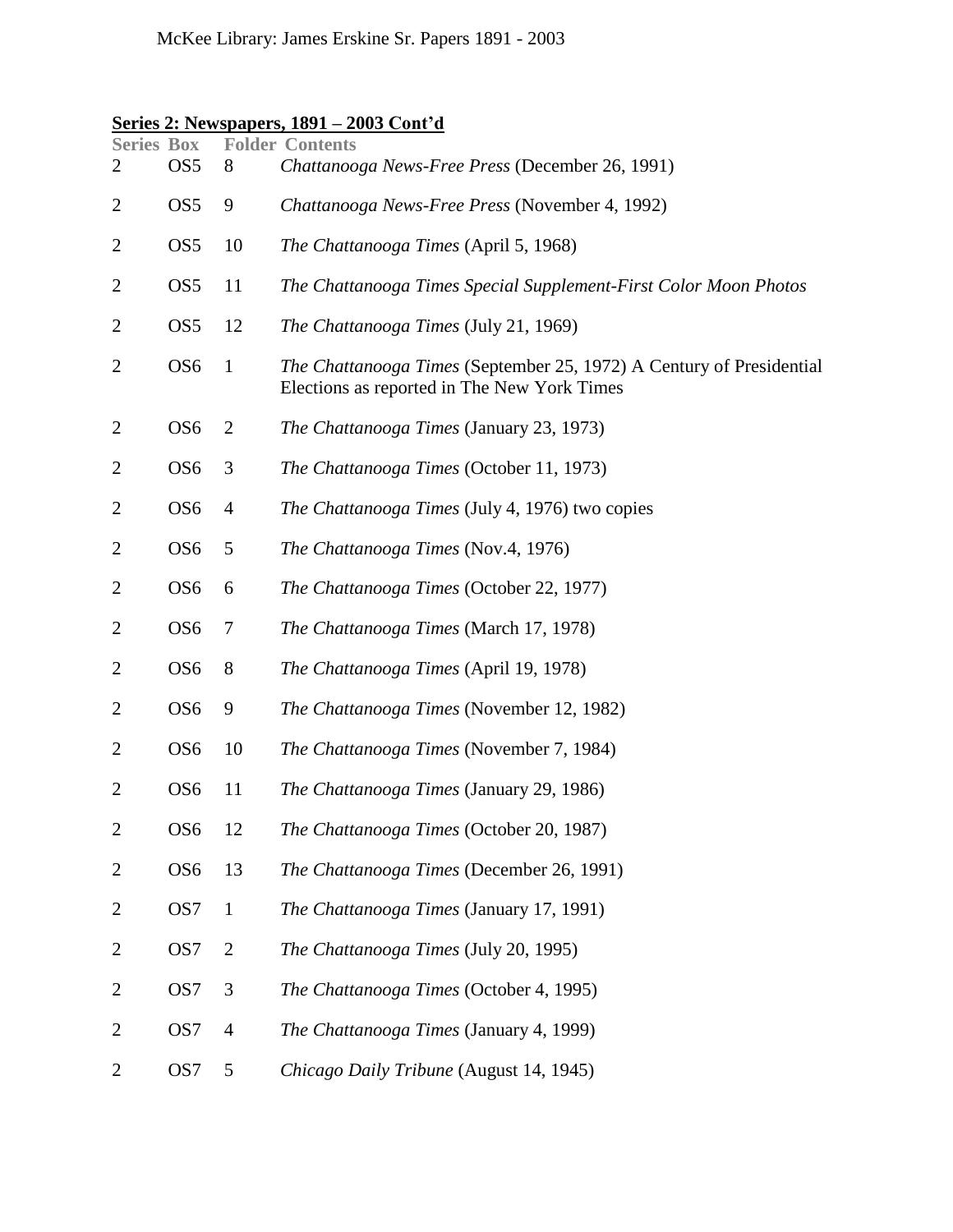# **Series 2: Newspapers, 1891 – 2003 Cont'd**

| <b>Series Box</b><br>2 | OS <sub>7</sub> | 6              | <b>Folder Contents</b><br>Chicago Daily Tribune (August 15, 1945)           |
|------------------------|-----------------|----------------|-----------------------------------------------------------------------------|
| $\overline{2}$         | OS7             | 7              | <i>Chicago Daily Tribune</i> (August 15, 1945) alternate version (fragment) |
| 2                      | OS <sub>7</sub> | 8              | The Chicago Sun (August 14, 1945)                                           |
| $\overline{c}$         | OS7             | 9              | Chicago Tribune (April 30, 1975)                                            |
| $\overline{c}$         | OS7             | 10             | Hattiesburg American (November 22, 1963)                                    |
| $\overline{c}$         | OS <sub>7</sub> | 11             | Hattiesburg American (November 4, 1964)                                     |
| $\overline{2}$         | OS7             | 12             | The Knoxville Journal (July 21, 19692)                                      |
| 2                      | OS <sub>8</sub> | $\mathbf{1}$   | The Knoxville News-Sentinel (November 6, 1968)                              |
| $\overline{c}$         | OS <sub>8</sub> | $\overline{2}$ | The Knoxville News-Sentinel (October 28, 1984)                              |
| $\overline{c}$         | OS <sub>8</sub> | 3              | Los Angeles Times (June 6, 1958)                                            |
| 2                      | OS <sub>8</sub> | $\overline{4}$ | The Miami News (November 25, 1963)                                          |
| $\overline{2}$         | OS <sub>8</sub> | 5              | The Mobile Press (November 9, 1960)                                         |
| 2                      | OS <sub>8</sub> | 6              | The Mobile Press Register (November 24, 1963)                               |
| $\overline{2}$         | OS <sub>8</sub> | 7              | The Mobile Register (January 21, 1961)                                      |
| $\overline{c}$         | OS <sub>8</sub> | $8\phantom{1}$ | Morning Star (May 8, 1982)                                                  |
| $\overline{2}$         | OS <sub>8</sub> | 9              | The Moscow Times (June 18, 1996)                                            |
| $\overline{2}$         | OS <sub>8</sub> | 10             | The Moscow Times (June 19, 1996)                                            |
| $\overline{c}$         | OS <sub>8</sub> | 11             | The Nashville Tennessean (November 6, 1968)                                 |
| $\overline{2}$         | OS8             | 12             | The Palm Beach Post (September 28, 1964)                                    |
| $\overline{c}$         | OS8             | 13             | The Palm Beach Post (December 27, 1972)                                     |
| 2                      | OS <sub>9</sub> | $\mathbf{1}$   | Pravda (May 11, 1982) Russian newspaper                                     |
| $\overline{2}$         | OS <sub>9</sub> | $\overline{2}$ | Savannah Evening Press (November 9, 1988)                                   |
| $\overline{2}$         | OS <sub>9</sub> | 3              | The Stars and Stripes (April 14, 1945)                                      |
| 2                      | OS <sub>9</sub> | $\overline{4}$ | The Stars and Stripes (April 16, 1945)                                      |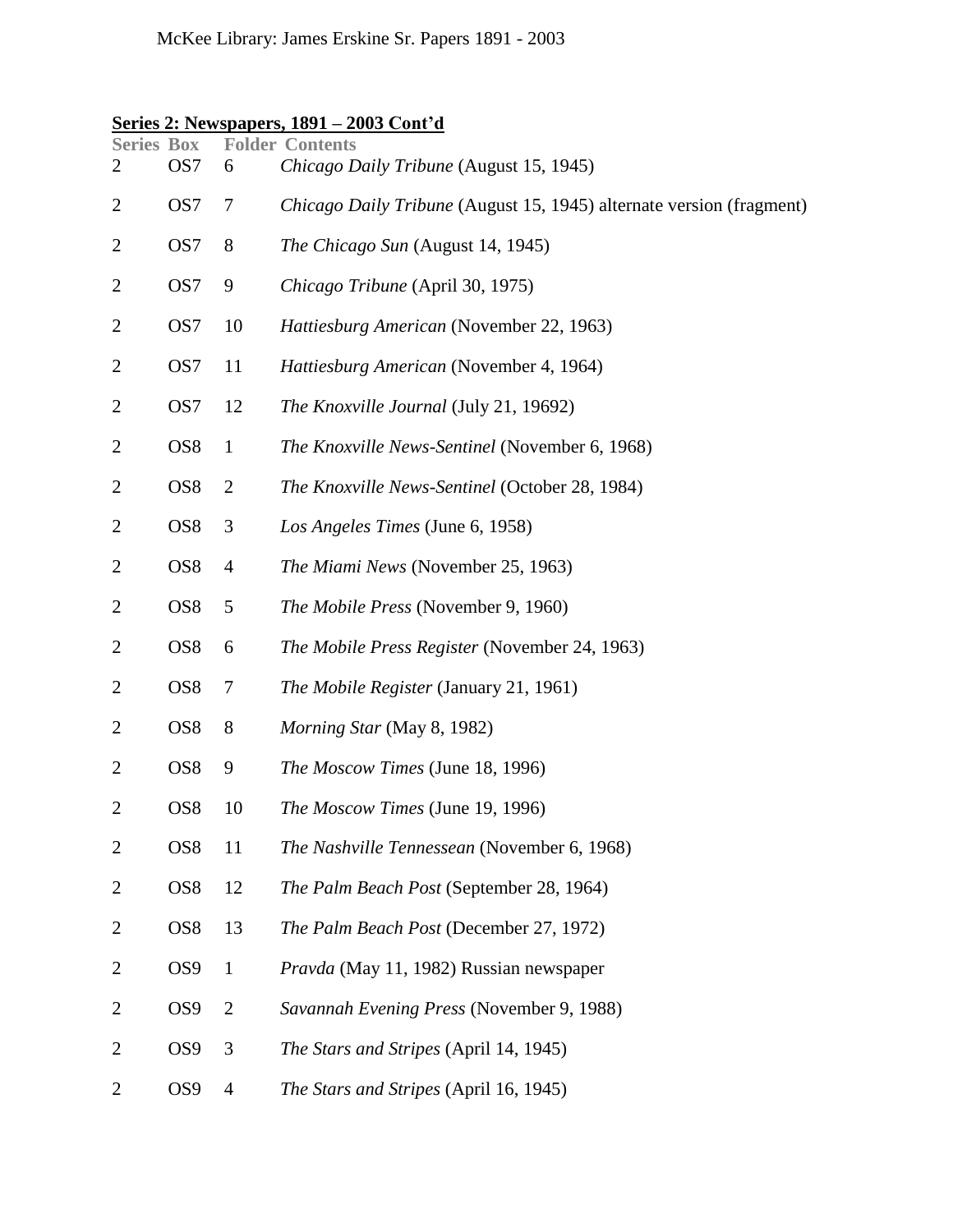# **Series 2: Newspapers, 1891 – 2003 Cont'd**

| <b>Series Box</b><br>2 | OS <sub>9</sub> | 5              | <b>Folder Contents</b><br>The Stars and Stripes (April 18, 1945) |
|------------------------|-----------------|----------------|------------------------------------------------------------------|
| $\mathbf{2}$           | OS <sub>9</sub> | 6              | The Stars and Stripes (April 19, 1945)                           |
| 2                      | OS <sub>9</sub> | 7              | The Stars and Stripes (April 20, 1945)                           |
| $\overline{c}$         | OS <sub>9</sub> | 8              | The Tennessean (January 21, 1977)                                |
| $\overline{2}$         | OS <sub>9</sub> | 9              | Times-News (September 12, 2001)                                  |
| $\overline{2}$         | OS <sub>9</sub> | 10             | Times-News (September 13, 2001)                                  |
| $\mathbf{2}$           | OS <sub>9</sub> | 11             | Times-News (September 14, 2001)                                  |
| $\overline{2}$         | OS <sub>9</sub> | 12             | Times-News (September 16, 2001)                                  |
| 2                      | OS <sub>9</sub> | 13             | Times-News (September 17, 2001)                                  |
| 2                      | <b>OS10</b>     | $\mathbf{1}$   | Times-News (September 20, 2001)                                  |
| $\overline{c}$         | OS10 2          |                | The Times-Picayune (November 23, 1963)                           |
| $\overline{c}$         | OS10            | $\overline{3}$ | The Times-Picayune (October 16, 1964) fragment                   |
| 2                      | OS10 4          |                | The Times-Picayune (January 25, 1965)                            |
| $\overline{2}$         | OS10 5          |                | USA Today (November 9, 1988)                                     |
| $\overline{2}$         | OS10 6          |                | UT Daily Beacon (November 6, 1968)                               |
| 2                      | <b>OS10</b>     | 7              | UT Daily Beacon (November 7, 1968)                               |
| 2                      | OS10 8          |                | The Washington Post (January 28, 1973)                           |
| 2                      | <b>OS10</b>     | 9              | The Washington Post (May 6, 1973) fragment                       |
| 2                      | <b>OS10</b>     | 10             | The Washington Post (May 13, 1973) fragment                      |
| 2                      | <b>OS10</b>     | 11             | The Washington Post (June 17, 1973) fragment                     |
| $\overline{2}$         | <b>OS10</b>     | 12             | The Washington Post (July 22, 1973)                              |
| $\overline{c}$         | <b>OS10</b>     | 13             | The Washington Post (June 19, 1979)                              |
| 2                      | <b>OS10</b>     | 14             | The Washington Star (July 17, 1979)                              |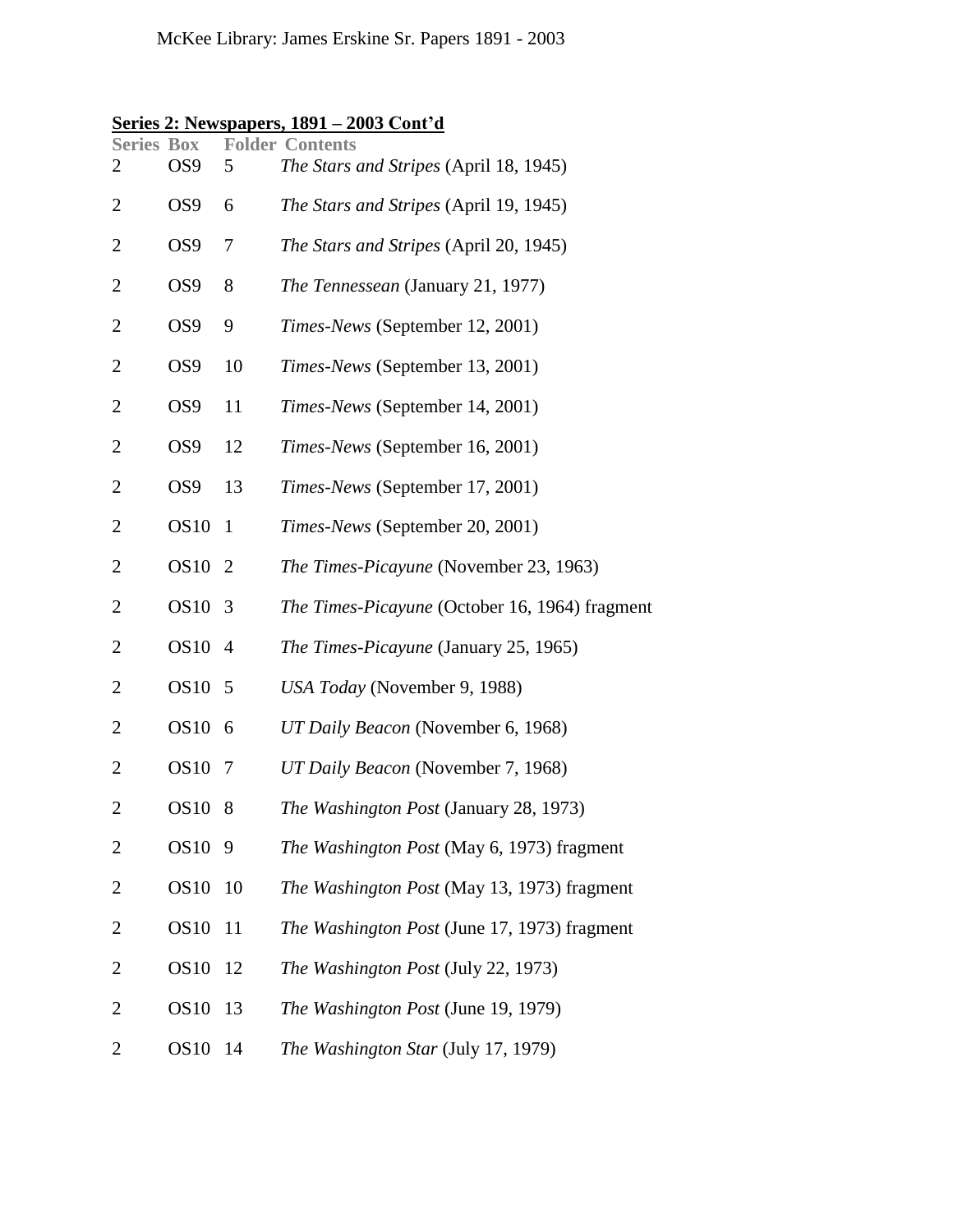# <span id="page-8-0"></span>**Series 3: Election Pamphlets, 19??-1988**

| <b>Series Box</b><br>3 | 11 | 1              | <b>Folder Contents</b><br>Lyndon B. Johnson "For the USA Vote Democratic" published<br>by the Democratic National Committee (undated)                                                                  |
|------------------------|----|----------------|--------------------------------------------------------------------------------------------------------------------------------------------------------------------------------------------------------|
| 3                      | 11 | $\overline{2}$ | Lyndon B. Johnson "Reason vs. Rashness: A Political Contrast" published<br>by the Democratic National Committee (undated)                                                                              |
| 3                      | 11 | 3              | Richard Nixon "The Clearest Choice of the Century" published by the<br>Finance Committee to Re-elect the President (undated)                                                                           |
| 3                      | 11 | $\overline{4}$ | Richard Nixon "The Record. President Nixon. Now More than Ever."<br>published by the Finance Committee to Re-elect the President (undated) 3<br>copies                                                 |
| 3                      | 11 | 5              | Richard Nixon "Re-Elect the President Fact Sheet – What the President<br>has Done" (undated) 2 copies                                                                                                  |
| 3                      | 11 | 6              | Richard Nixon "The Nixon Record" published by National Labor<br>Committee for the Election of McGovern-Shriver (undated)                                                                               |
| 3                      | 11 | $\tau$         | George McGovern "Office of Senator George McGovern Biographical<br>Information" published by Holt, Rinehart Winston (undated) 2 copies                                                                 |
| 3                      | 11 | $8\,$          | George McGovern "The Truth About George McGovern" (undated)                                                                                                                                            |
| 3                      | 11 | 9              | George McGovern "Wanted: One Million Americans Who Will Help<br>Finance the McGovern Campaign to Give our Government Back to the<br>People" published by McGovern-Shriver Campaign Committee (undated) |
| 3                      | 11 | 10             | Gerald Ford "Courage and Common Sense" published by The President<br>Ford Committee (undated)                                                                                                          |
| 3                      | 11 | 11             | Jimmy Carter & Walter Mondale "Leaders, for a Change. Vote<br>Democratic November $2^{nd}$ <sup>d</sup> published by 1976 Democratic Presidential<br>Campaign Committee, Inc. (undated)                |
| 3                      | 11 | 12             | Angus W. McDonald for President "Every Boy's Dream has Become this<br>Man's Assignment" article published in The Journals' Weekend Magazine<br>(September 26, 1987)                                    |
| 3                      | 11 | 13             | Angus W. McDonald for President "Beyond the Crash: What's Next? A<br>Tycoon Looks at the Debt Bomb" article published in The Washington<br>Post (October 25, 1987)                                     |
| 3                      | 11 | 14             | Angus W. McDonald for President "Local President Hopeful is Back"<br>article published in The Evening Journal (May 5, 1988)                                                                            |